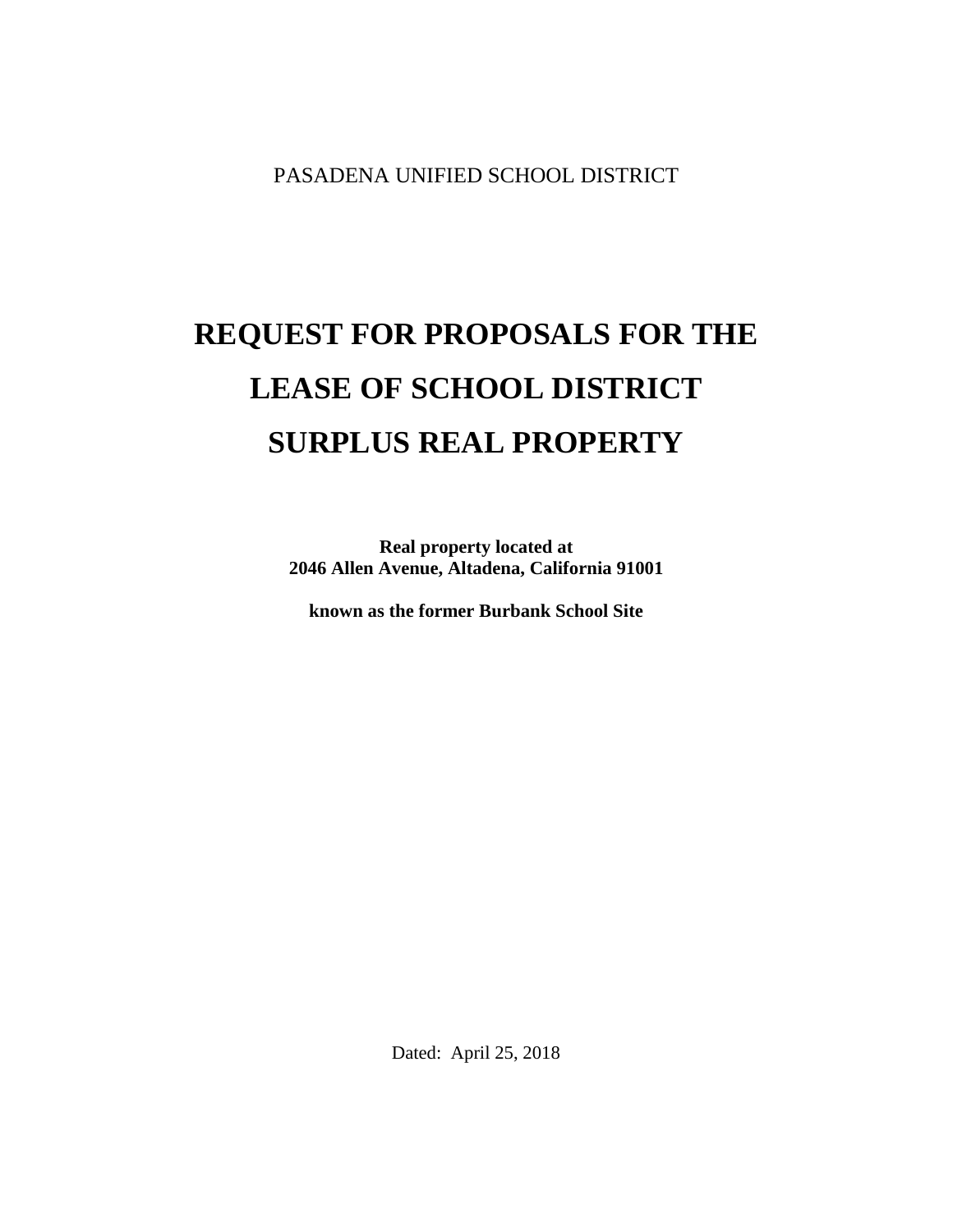## **I. INTRODUCTION AND BACKGROUND**

The Pasadena Unified School District is seeking proposals from qualified parties ("Respondents") to lease approximately 4.25 acres of land located at 2046 Allen Avenue, Altadena, California 91001, improved by a building consisting of approximately 40,113 square feet of space, and commonly known as the former Burbank Elementary School ("Property"), as more particularly identified in the legal description and map depiction attached hereto as Exhibit "A."

The District appointed a Surplus Property Advisory Committee to advise the District's Board of Education in the development of District-wide policies regarding the use or disposition of District property not needed for school purposes. The Advisory Committee recommended declaring the Property surplus and pursuing leasing the Property. The Education Code requires the District to follow a specific procedure to lease surplus property which includes a public competitive bid process. However, the District sought and received a waiver from the California Department of Education which allows the District to use an alternative "Request for Proposal" procedure in which the District seeks proposals from any party interested in leasing the Property pursuant to the conditions set forth in the District's Request for Proposal ("RFP"). The District will assess all proposals and determine the best options for the District, as described below.

The District anticipates that following the less formal RFP process will allow the District to negotiate a ground lease which better accommodates the needs of both the District and the potential lessors.

Respondents are encouraged to submit a ground lease proposal in accordance with the requirements set forth herein. The District will review all submitted proposals in accordance with the Proposal Process discussed below. If the District is able to reach an agreement with any of the Respondents, the specific terms and legal considerations of the lease will be documented in a formal ground lease agreement to be entered into by the District and the successful Respondent.

All proposals must be received by May 14, 2018 at 4:00pm (the "Proposal Deadline").

## **II. THE PROPERTY**

The Property, in total, is approximately 4.25 acres of land located at located at 2046 Allen Avenue, Altadena, California 91001, improved by a building consisting of approximately 40,113 square feet of space. The Property was used by the District as an elementary school until closed following the completion of the 2010-2011 school year. Presently, the Property is used by the District and a third party for education-related programs. Thus, the Property, and the buildings, are suitable for education or administration uses but can be utilized for any purpose in accordance with applicable zoning rules and regulations.

## **III. QUALIFICATIONS/ PROPOSAL REQUIREMENTS**

The District invites qualified persons and/or private business firms to submit proposals in response to this RFP. Proposals shall comply with the requirements set forth herein. Respondents must provide the following basic information:

- 1. Name and contact information of person/private business firm.
- 2. A statement of financial qualifications that includes the following information: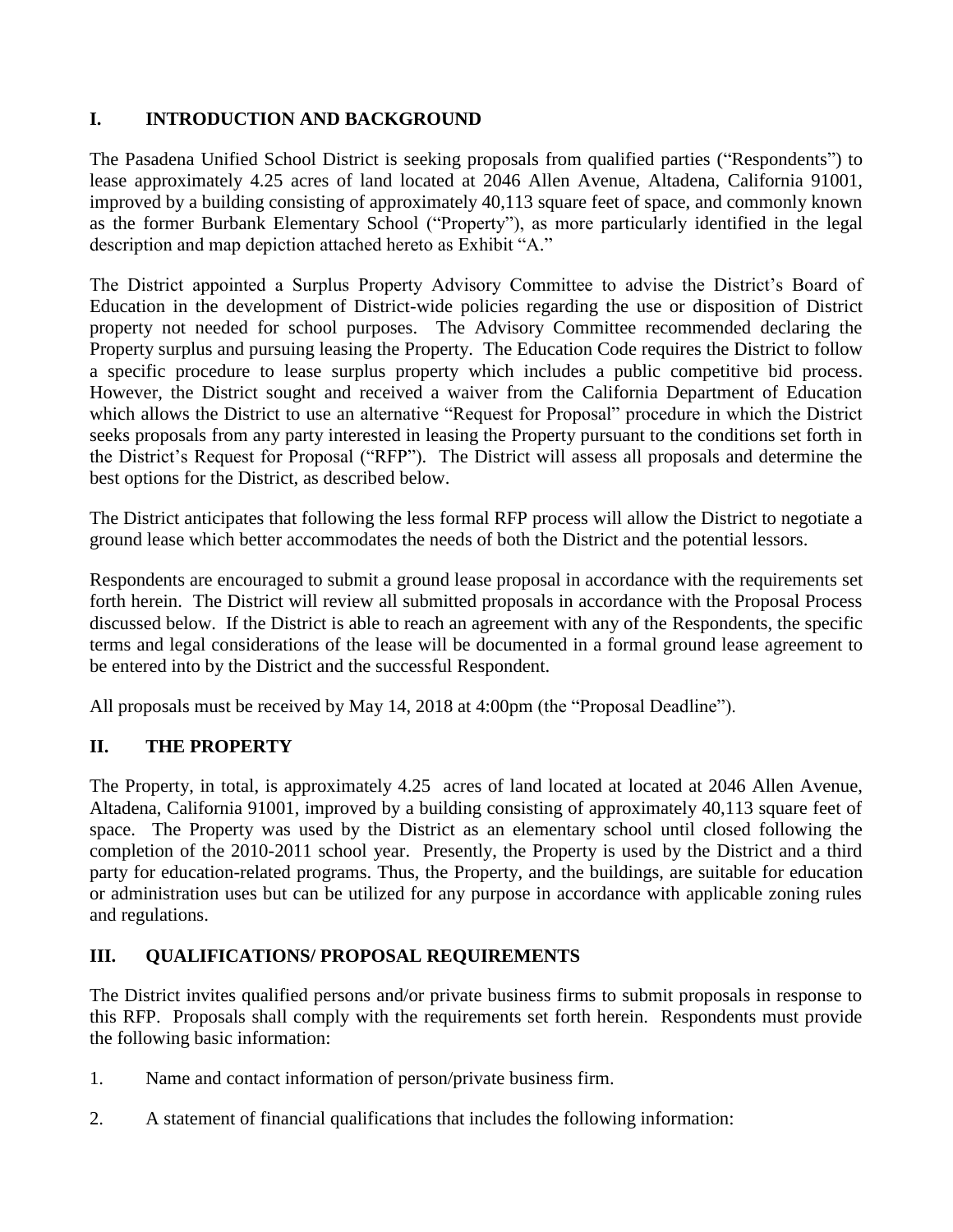- a. Is the Respondent a subsidiary of, or affiliated with, any other corporation, corporations, partnerships or firms? If so, please specify. If the Respondent is a subsidiary, please indicate the extent to which the parent entity will guarantee performance by the subsidiary.
- b. Names and addresses of three financial references, including a primary bank.
- c. Has the Respondent or its officers, principal members, shareholders or investors, or any of its parent, subsidiary or affiliated entities or other interested parties been adjudged bankrupt, either voluntary or involuntarily, within the past ten years? If so, explain.
- d. Is there pending litigation against the Respondent entity or its officers, principal members, shareholders or investors, or any parent, subsidiary or affiliated entities or other interested parties other than minor personal injury suits involving claims under \$250,000? If so, explain.
- e. Audited financial statements for the previous three years for the Respondent with whom the District will contract or, in the likely event that the contracting entity is a newly formed special purpose entity, the member or members of that entity who will be responsible for financial obligations and on whom the District should rely for financial performance whether or not the final formal documentation calls for guarantees.
- f. Report from any financial credit rating service for the Respondent with whom the District will contract or, in the likely event that the contracting entity is a newly formed special purpose entity, the member or members of that entity who will be responsible for financial obligations and on whom the District should rely for financial performance whether or not the final formal documentation calls for guarantees.
- g. Any other financial statements and/or other documents that would indicate acceptable financial standing and the ability of Respondent to fund the proposed lease of the Property.

Item(s) submitted should be sufficient to permit the District to determine the Respondent's financial capacity fund the proposed lease of the Property. The Respondent may wish to mark his/her financial statements, as "CONFIDENTIAL" or "PROPRIETARY." As such, it will be treated as confidential by the District to the extent permitted by law, as discussed in Section VI below.

3. Description of the planned or intended use of the Property, along with any and all statements required by the Proposed Ground Lease Guidelines provided in Section IV below.

4. All responses submitted must be accompanied by a cashier's check for \$35,000 payable to Pasadena Unified School District. All checks, except that received from the successful Respondent, shall be returned upon the selection of the successful Respondent. This amount is required to cover the District's costs to negotiate the Lease Agreement, and \$10,000 shall be credited without interest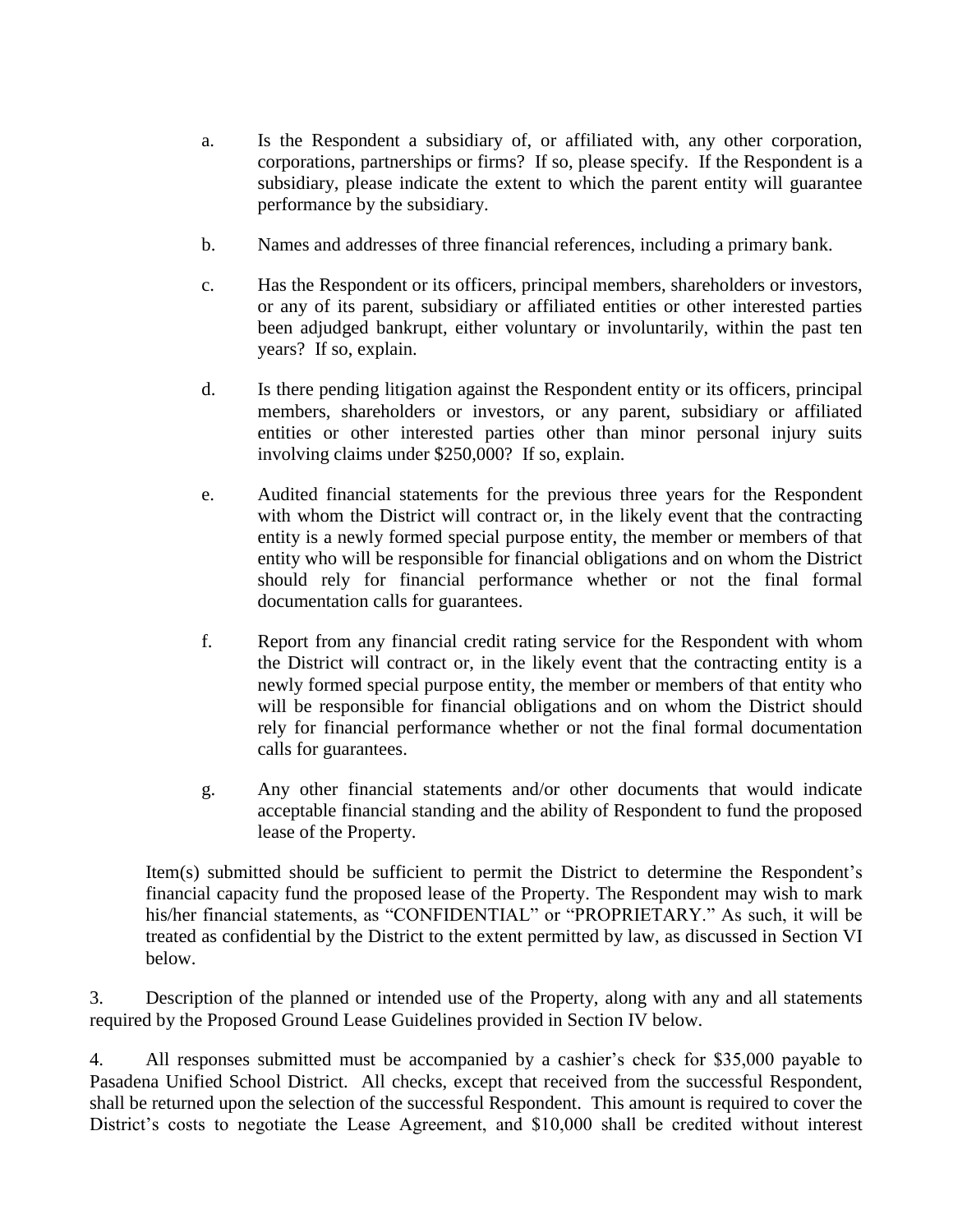against the Lease price under the Lease Agreement.

#### **IV. PROPOSED GROUND LEASE GUIDELINES**

The purpose of this RFP is to give Respondents the flexibility to submit proposals that will meet their specific needs. However, the following guidelines are provided to summarize the terms that the District would like to see within the final ground lease agreement. Respondents will be required to enter into a ground lease drafted by the District which will include the terms discussed herein and in Respondent's proposal. The District may consider all Respondents submitted pursuant to this RFP and, at its sole discretion, may enter into direct negotiations with any Respondent during which the terms and conditions of the ground lease may be negotiated to determine if the Parties can reach a mutually acceptable ground lease agreement. However, the following guidelines are provided to indicate the terms that the District is likely to accept and/or require.

- The District will give high priority to the Respondent offering the highest rent, both in terms of monthly rental payments as well as total payment over the term of the ground lease.
- Respondent must identify the total length of the ground lease term. The District is looking to lease the Property for a lease term between 10 and 30 years. However, the District is willing to consider a longer or shorter term depending on the features of a particular proposal. The District is also willing to consider optional extension periods whereby the Respondent agrees to lease the Property for a certain initial term with the right (unilateral or mutual) to agree to one or more additional term(s) after the initial term expires.
- Respondent may request a "Due Diligence Period" to take any and all actions Respondent deems necessary to ensure the Property can be used for the Respondent's intended use. Respondent shall identify the total number of days required for the "Due Diligence Period" but such due diligence period should not be longer than one hundred eighty (180) days after execution of the Lease Agreement. During the Due Diligence Period, the Respondent may request access to the Property to conduct inspections, testing, and investigations on the Property to determine if the Property is acceptable. Respondent must describe the anticipated activities it will conduct on the Property to complete its inspection requirements and must confirm that it will return the Property to its original condition after its due diligence inspections. Respondents must acknowledge and consider that their access to the Property during the Due Diligence Period must be coordinated with the District, and Respondent must provide customary indemnification and insurance for such access and investigation.
- Respondents cannot rely on any statement or document provided by the District to assess the viability of the Property, and therefore must use the Due Diligence Period to conduct all investigations it deems necessary to assess the Property.
- If a Due Diligence Period is requested, Respondent shall also identify a Good Faith Deposit that will be provided to the District in consideration for the Due Diligence Period. Respondent may terminate the ground lease agreement during the Due Diligence Period for any reason. However, upon termination, the District shall keep the Good Faith Deposit. If Respondent does not terminate the ground lease agreement during the Due Diligence Period, the Good Faith Deposit shall be applied towards Respondent's rental payments. If Respondent requests the option to extend the Due Diligence Period beyond the initial period, it must also identify additional Good Faith Deposits that will be provided to the District if Respondent exercises the due diligence extensions.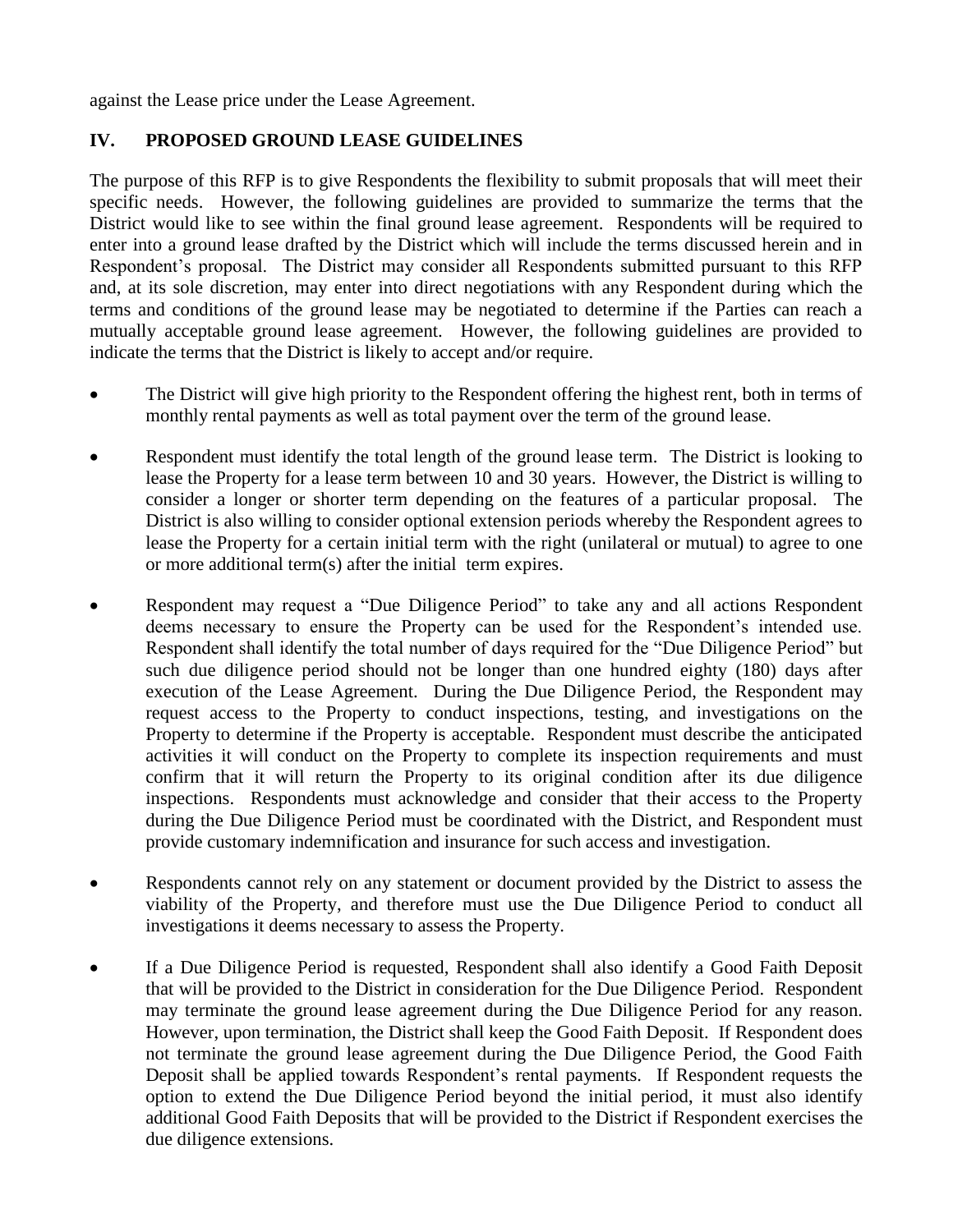- Respondent may request that the Parties enter into a confidentiality agreement regarding the negotiations for the Lease Agreement. However, Respondent recognizes that the District, as a public agency, is bound by certain laws, including the Public Records Act, to make certain documents available to the public upon request.
- Respondent may request that the District provide certain representations and warranties regarding the District's ownership of the Property, including warranty that the District holds fee title in and to the Property without competing claims to possession. However, Respondent must take sole responsibility for conducting all the inspections necessary to determine that the Property is suitable for the Respondent's intended purpose.
- Respondent should identify the potential governmental agency reviews and approvals necessary for its anticipated use of the Property, including rezoning, conditional use permits, and any anticipated environmental review document. Respondent may request the District's assistance in obtaining any necessary approvals during the Due Diligence Period. However, such assistance shall not be mandatory and shall be provided at no cost to the District, whatsoever. Respondent must confirm that it will be solely responsible for obtaining any necessary approval for the Respondent's intended use of the Property.
- Respondent must describe in detail the anticipated use of the Property during the lease. The District will accept any use that complies with local zoning and all applicable regulations, including any and all proposed zoning/entitlement modification(s) anticipated by Respondent, but will give special positive consideration to any use that aids the local economy or provides a benefit to local community, and/or provides Respondent with a source of income that can be used to pay its Property rent obligations.
- Respondent must address how its intended use of the Property will impact the surrounding facilities and how such impacts will be mitigated by Respondent. Such considerations shall include all traffic and access issues related to the intended use, and how such proposed traffic and access will be accomplished (i.e., Respondent will note if acquisition of the Property is adequate for its purposes, or if other access easement(s), further transfer of acreage, or other shared use may be necessary to accomplish its goals with respect to its intended project).
- The District will consider any requests from Respondent to make physical changes to the Property, including improvements, alterations and additions to the Property buildings after the Respondent executes the ground lease agreement ("Property Adjustments"). Respondent must agree to include a provision within the ground lease agreement indemnifying the District, and all District employees from any claim, harm, damage, or demand arising from any work performed on the Property at the request of the Respondent. The District is willing to cooperate with Respondent to accomplish any Property Adjustments Respondent deems necessary to ensure the Property meets its intended use. Respondent shall describe the work requested from the District in detail in its proposal.
- Respondent shall identify the insurance it will carry during the entire term of the ground lease agreement, which should include liability insurance for claims arising from the Respondent's use of the Property. The Proposal should identify the limits on its insurance coverages.
- Respondent shall confirm that it will be responsible for any hazardous material it uses on the Property during the ground lease agreement.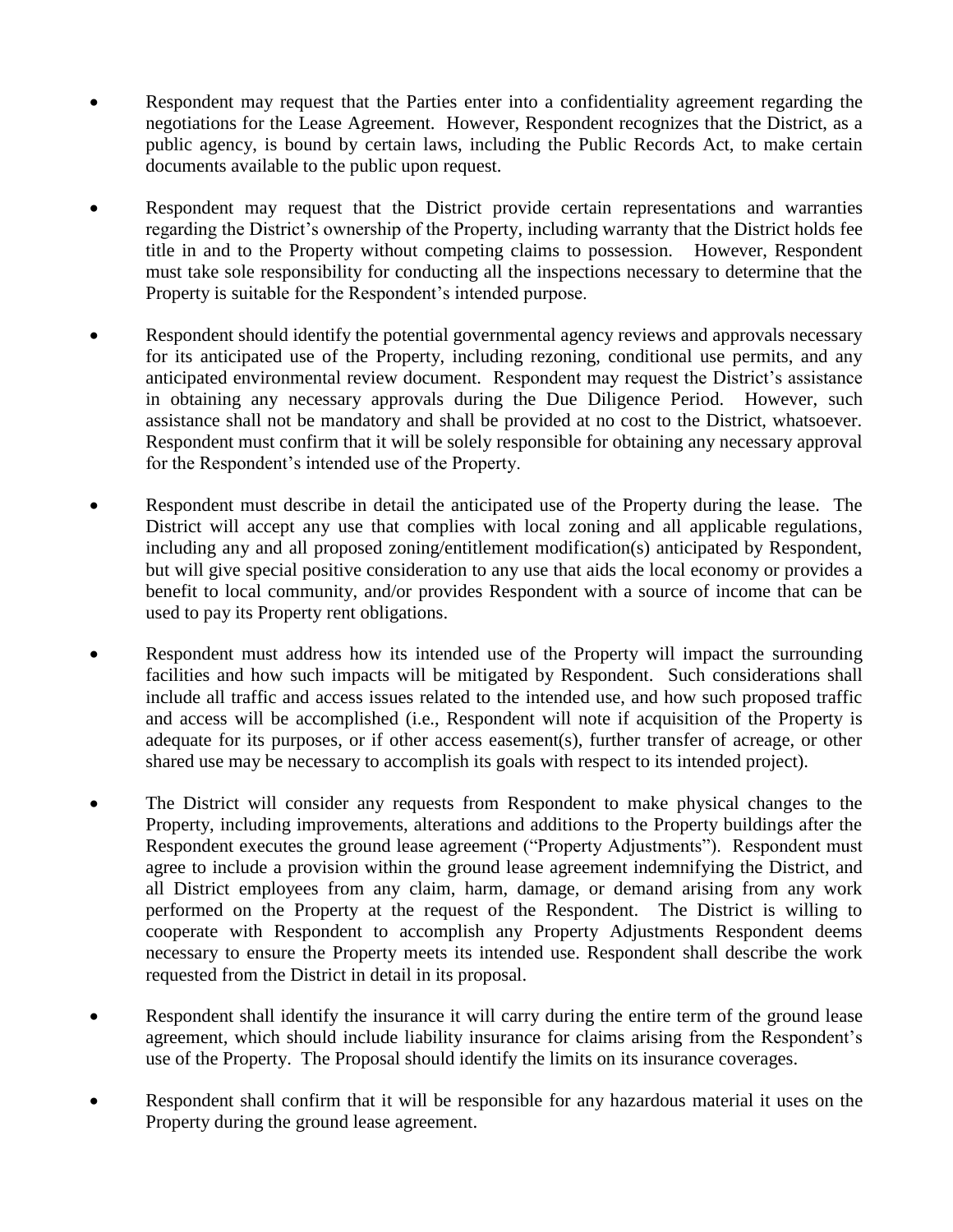- Respondent may request the right to let, sublet or license the whole or portion of the Property (a "Sublet") upon obtaining prior written consent of the District of the specific Sublet. However, Respondent must confirm that it will remain solely liable for all financial obligations established by the Lease Agreement if Respondent enters into any Sublet.
- The District's fee interest in the Property shall not be subordinated at any time during the Lease.
- The District will give high priority to proposals that place to responsibility to pay any property taxes related to the Property or its use on the Respondent.
- The District will not pay for any broker's commission and/or finder's fee incurred by the Respondent applicable to the lease of the Property.
- The District will give high priority to a creditworthy Respondent who submits a proposal that substantially meets the Agreement Guidelines provided herein.

## **V. PROPOSAL PROCESS**

1. The District will begin accepting proposals upon date of issuance of this RFP, and will continue to accept proposals until the Proposal Deadline of May 14, 2018 at 4:00 PM. Proposals must be submitted to the address set forth in Section VII below. Responders are solely responsible for ensuring their Proposals are received by the deadline set forth herein. All dates herein are subject to change at the sole discretion of the District.

2. Proposals shall include ten (10) copies of the proposal along with any exhibits, colored pages, brochures or other marketing materials are to be included. Respondents submitting fewer than ten (10) copies may be considered "non-responsive."

3. All Proposals should be verified before submission. Adjustments will not be permitted after submission to the District. The District will not be held responsible for any errors or omissions on the part of the Respondent in the preparation of their Proposal. The District reserves the right to reject any and all submittals, or to waive any irregularities or information in the submittals. As noted above, the District further reserves the right to further negotiate with some, any, or all of the Respondents to establish the specific terms of the lease for the Property.

4. Proposals may be mailed or delivered to the address listed at the end of this RFP. All proposals shall be sealed and clearly marked: "Pasadena USD Burbank Property Lease Proposal." Respondents shall be solely responsible for ensuring its proposal arrives to the District by the deadline set forth above. The District shall not be responsible for any issues with mail delivery or circulation.

5. Telephone or electronic submittals will not be accepted.

6. Any costs incurred by the Respondents in the preparation of any information or material submitted in response to this RFP shall be the sole responsibility of the Respondent.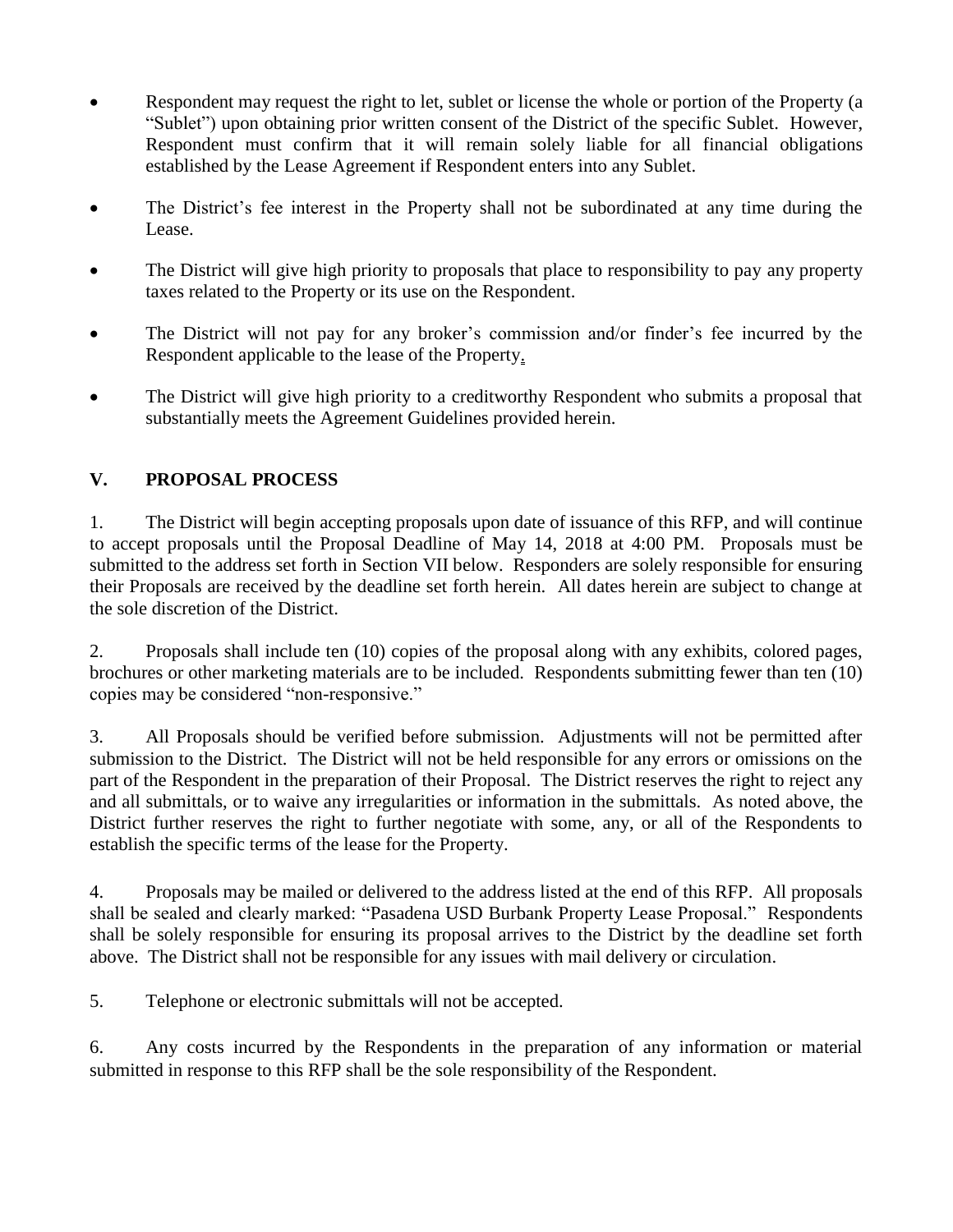7. The District reserves the right to reject any and/or all responses, refuse to negotiate or to withhold the award of any contract for any reason. The District may also waive or decline to waive irregularities in any Proposal.

8. The District may begin negotiations with selected Respondents at the District's discretion. If negotiations are successful, the District's Board may invite one or more Respondents to present its/their proposal(s) to the Board.

9. Upon selection of a Respondent, the District shall provide a ground lease agreement for negotiation by the Parties which will set forth the terms of the ground lease agreement. The District reserves the right to terminate this process at any point prior to the selection of the successful Respondent and solicitation of proposals in no way obliges the District to proceed with any transaction.

## **VI. PUBLIC NATURE OF PROPOSAL MATERIAL**

Responses to this RFP become the exclusive property of the District. All Proposals received in response to this RFP become a matter of public record and shall be regarded as public records, with the possible exception of those elements in each proposal as follows: Proposers may mark portions of their response which are defined by the Proposer as business or trade secrets and plainly marked as "Confidential," "Trade Secret," or "Proprietary"; however, the District does not guarantee that any information so marked will be protected from public disclosure. Proposers recognize that the District, as a public agency, is subject to disclosure requirements of with the exception of where disclosure is required under the California Public Records Act. Any Proposal which contains language purporting to render all or significant portions of the proposal "Confidential," "Trade Secret," or "Proprietary" shall may be rejected or regarded as non-responsive.

Although the California Public Records Act recognizes that certain confidential trade secret information may be protected from disclosure, the Pasadena Unified School District shall not be in a position to establish that the information contained in any Proposal is a trade secret. If a Public Records Act request is made for information marked "Confidential," "Trade Secret," or "Proprietary," the District will provide the entity making the Proposal in question with reasonable notice before releasing the information. However, the District will comply with its Public Records Act requirements unless the entity making the Proposal seeks and obtains protection from disclosure by a court of competent jurisdiction.

## **VII. RECEIPT OF PROPOSALS; CONTACT INFORMATION**

Proposals shall be received by, and additional information may be obtained from, the following "District Contact":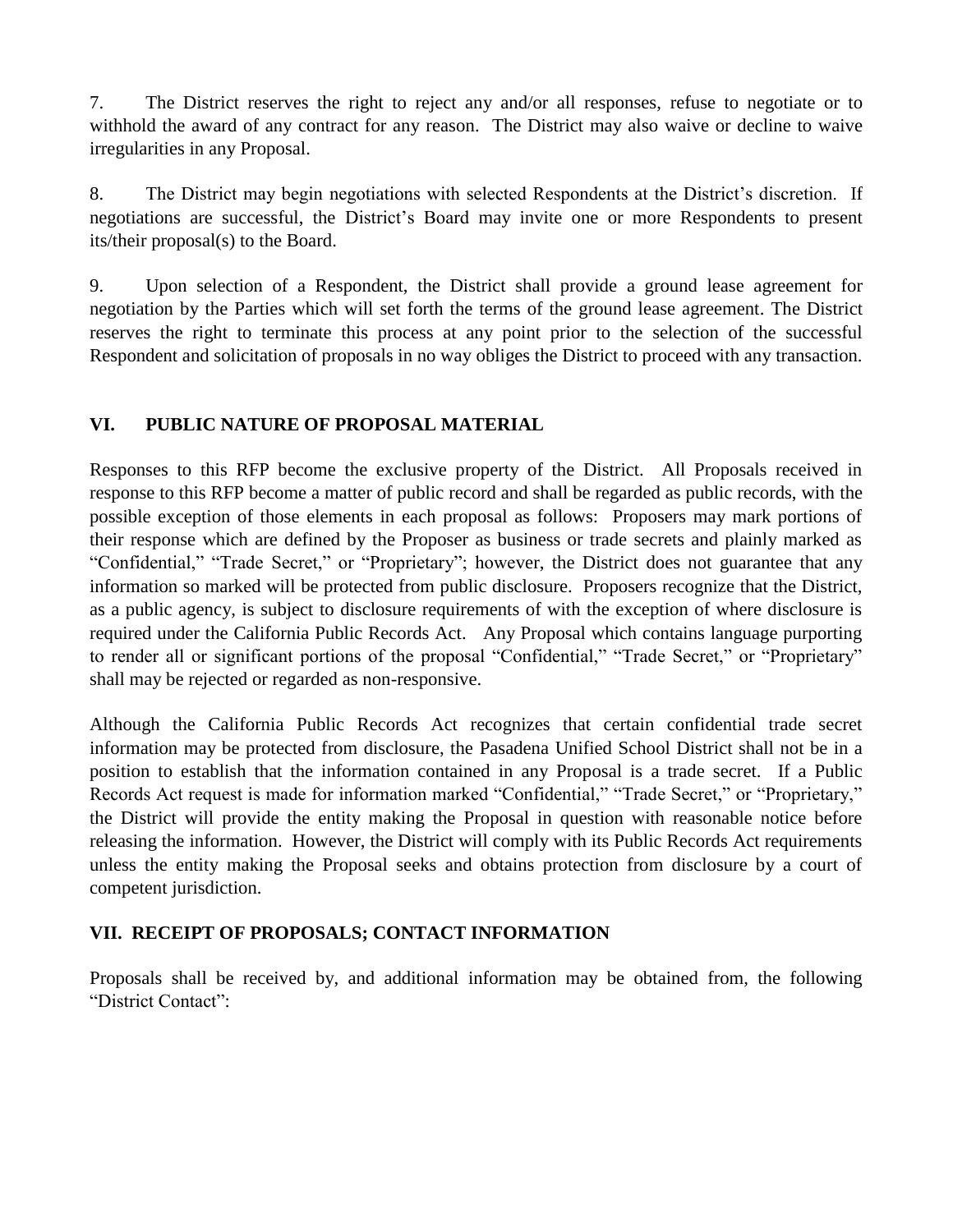**Nelson Cayabyab,** Chief of Facilities Pasadena Unified School District 740 W. Woodbury Rd. Pasadena Ca, 91103 Email: cayabyab.nelson@pusd.us

Any questions regarding the Property or the RFP process must be emailed to the District Contact pursuant to the requirement of Section IX below.

All RFP responses must also be addressed and delivered to the District Contact by the Proposal Deadline at the address above, through hand delivery or mail. The District is not responsible for any problems or issues with the mail delivery system and therefore, Respondents must take all acts necessary to ensure the delivery of the RFP response. All correspondence with the District Contract should be done in writing: Any oral statement made to or by the District Contact shall not be considered part of the RFP and shall in no event bind the District.

#### **VIII. PROPERTY VISIT**

Please note that the District will allow for site visits of the Property to interested parties upon appointment only. Interested parties should contact the District Contact at the contact information noted immediately above. Under no circumstances shall any interested party conduct any structural inspection or testing on the Property or take any action that will disturb the physical state of the Property during such site visits. Nothing in this RFP shall be construed as guaranteeing any party the right to site visit or requiring the District to provide site visits to any party. Any party who is unable to participate in site visit for any reason shall not be granted any special consideration.

If scheduled walk through:

The District will hold a non-mandatory walk-through inspection of the Property on May 2, 2018 at 4:00 pm, 2018. Additional dates will be considered upon request.

Such walk-through inspection shall be a visual inspection only and shall consist solely of walking through the Property to visually review its conditions. Under no circumstances shall any interested party conduct any structural inspection or testing on the Property or take any action that will disturb the physical state of the Property during such walk-through.

In order to participate in a walk-through during the time designated above, any interested party must sign in with District staff, who will be stationed at the front of the Property site during the designated walk-through time. Nothing in this RFP shall be construed as guaranteeing any party the right to perform a walk-through or requiring the District to provide a walk-through to any party. Any party who is unable to participate in a walk-through for any reason shall not be granted any special consideration. However, participation in the walk-through is not a requirement to submit a Proposal to lease the Property.

#### **IX. QUESTIONS**

Any party who has questions about the Property may submit questions in writing to the District via email at cayabyab.nelson@pusd.us to the District Contact above. The District shall respond to all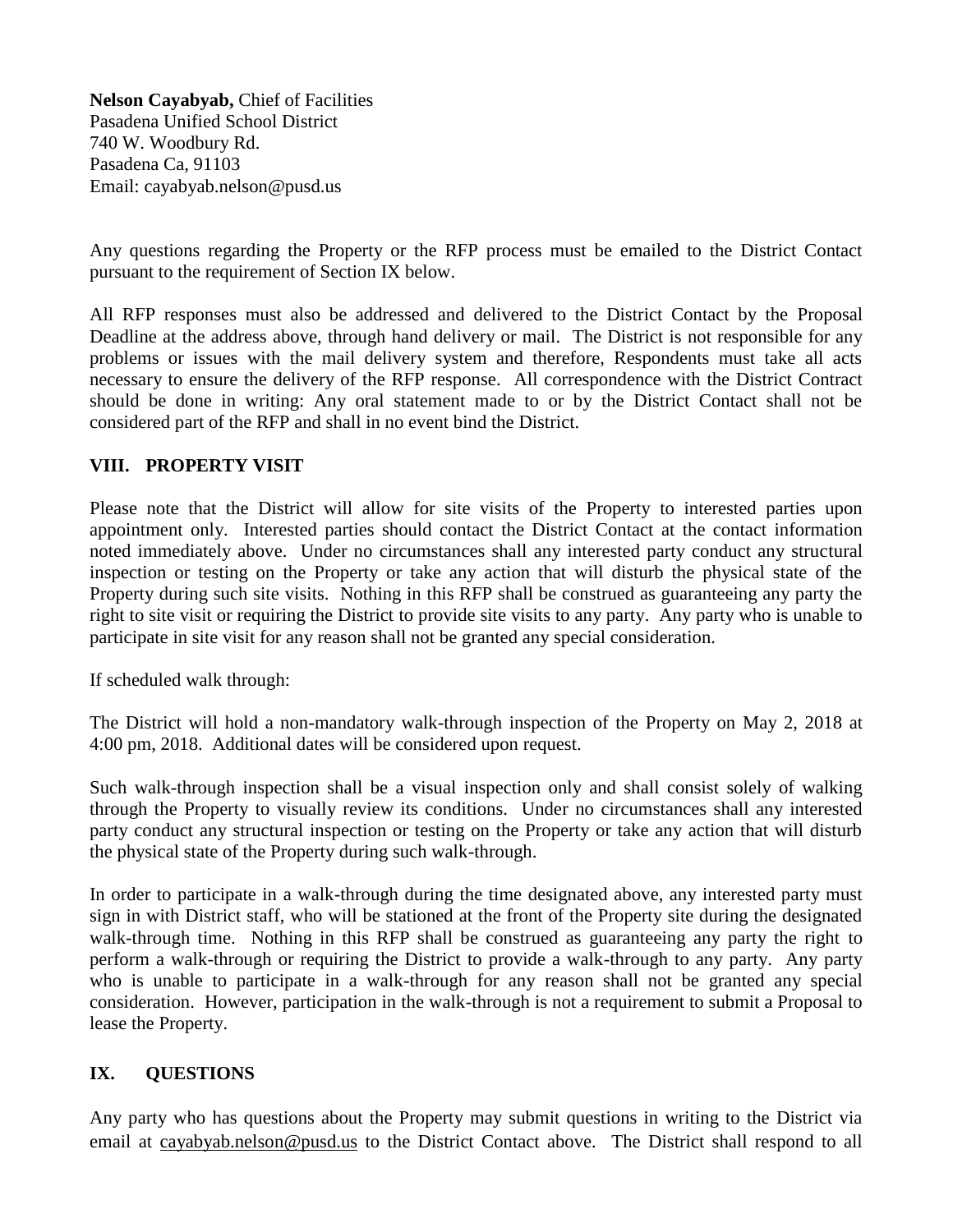questions submitted on or before 4:00 p.m. on May 4, 2018, in writing via an addendum which will be posted on the District's website at May 9, 2018. The District's addendum will be posted on or before May 9, 2018. The District shall not provide responses to any oral questions and any oral statement made by any person shall not be construed as part of the District's RFP package.

#### **X. CONDITIONS AND LIMITATIONS**

This RFP does not represent an offer or commitment by Pasadena Unified School District to enter into an agreement with a Respondent or to pay any costs incurred in the preparation of a response to this request. The proposal and any information made a part of the proposal will not be returned to Respondent.

The Respondent shall not collude in any manner or engage in any practices with any other Respondent (s) that may restrict or eliminate competition or otherwise restrain trade. Violation of this instruction will cause the Respondent's submittal to be rejected by the District. The prohibition is not intended to preclude joint ventures or subcontracts that are identified in the proposal.

The District has sole discretion and reserves the right to reject any and all proposals received with respect to this RFP and to cancel the RFP at any time prior to entering into a Lease Agreement. It should be noted explicitly that there is no "bidding" process intended with this submission review process, and this invitation is not an offer by the District to enter into an agreement to negotiate or any other agreement, nor is a response by an interested party to be considered as an offer that may be accepted by the District. Neither the District nor any Respondent will be bound to any agreement unless that agreement is in writing, approved by the District's Board, and executed by both the interested party and an official authorized by District.

The District reserves the right to request clarification of the RFP or additional data without changing the terms of the RFP. The District reserves the right to reject any response or all responses, to terminate discussions and to select any party with whom to deal, whether or not that party has responded to this RFP. The District may entertain or make a proposal that may not conform to this RFP and may adopt terms that may have been proposed by a party not selected. Decisions of the District may be based on subjective as well as objective evaluations.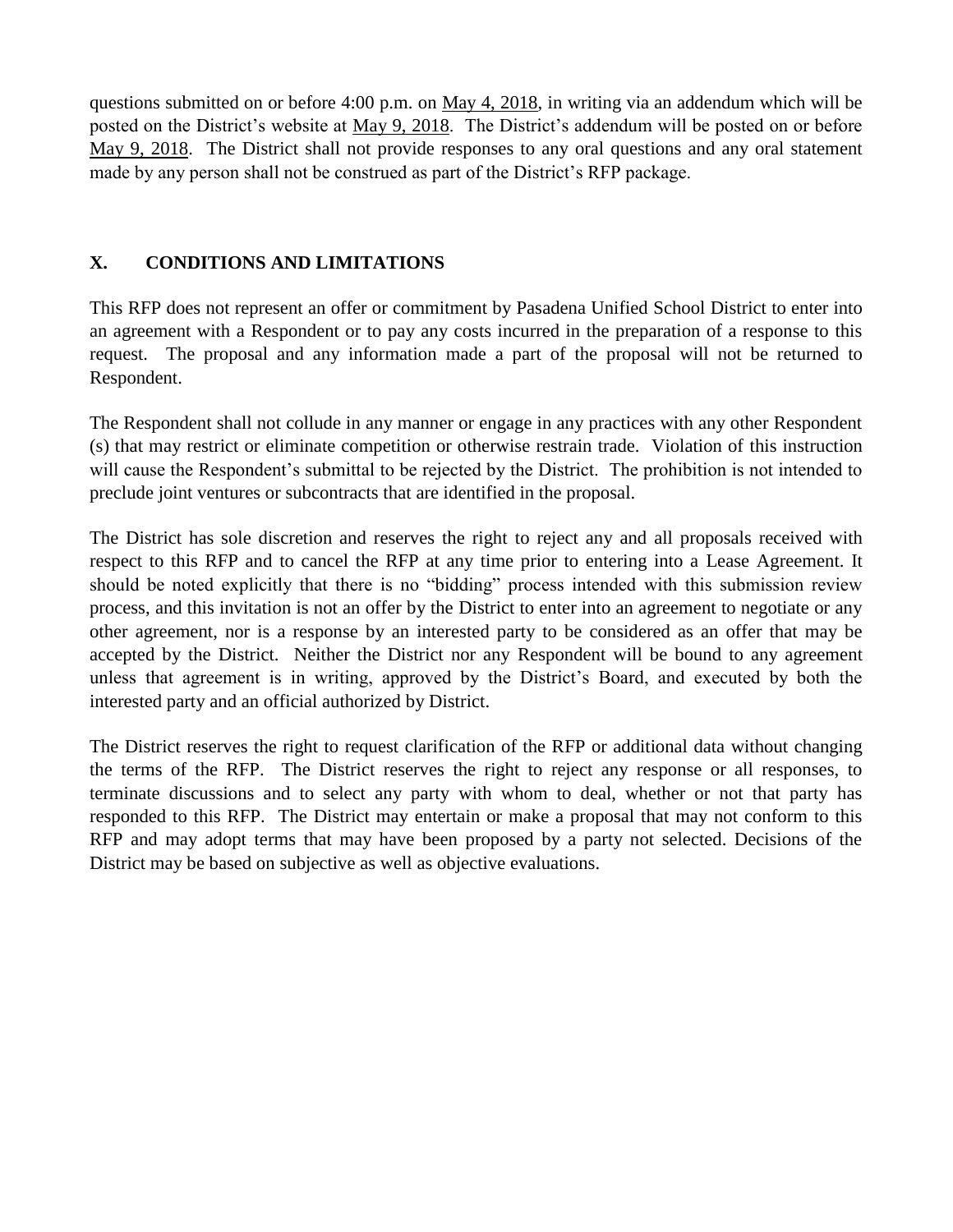## **EXHIBIT "A"**

### **INSERT LEGAL DESCRIPTION OF PROPERTY**

Burbank Elementary School Legal Description

All that certain real property situated in the County of Los Angeles, State of California, described as follows: TRACT # 2123 LOT ON E LINE OF ALLEN AVE COM S THEREON 87 FT FROM NW COR OF LOT 93 TH S ON SD E LINE 640 FT TH S 8409'30" E 257.72 FT TH N 833'47" E 90.10 FT TH N 1353'23" E 537.99 FT TH LOT 97

Assessor's Parcel Number: 5854-020-900